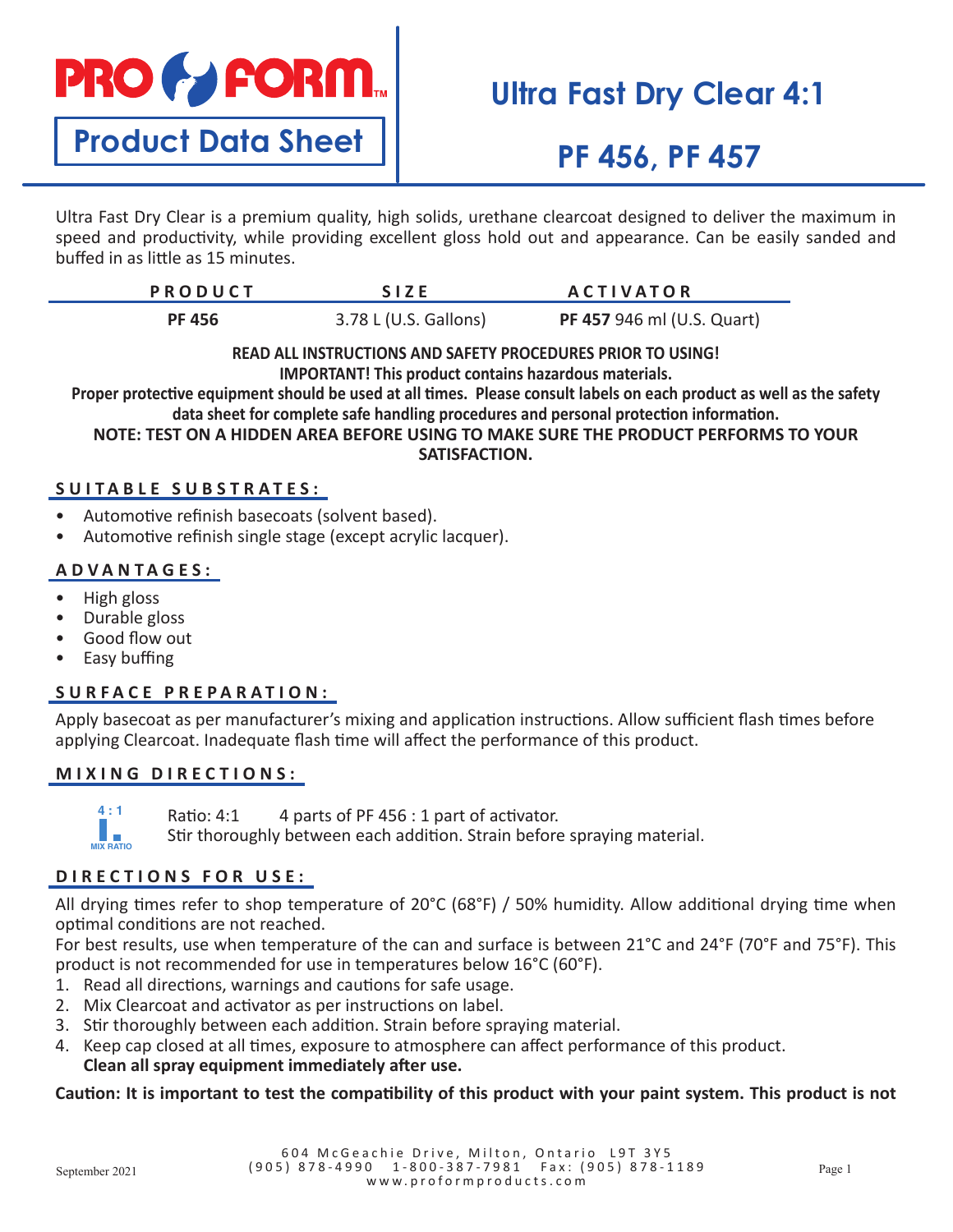

# **Ultra Fast Dry Clear 4:1**

**Product Data Sheet**

## **PF 456, PF 457**

**recommended for use in temperatures below 60°F (16°C). The use below these temperatures will affect dry times and performance.**

### **SPRAY GUN AND PRESSURE:**

| <b>Gun Type</b>     | <b>Fluid Tip</b> | <b>Air Pressure</b> |
|---------------------|------------------|---------------------|
| Siphon Feed         | $1.4 - 1.6$ mm   | 35-45 psi           |
| <b>Gravity Feed</b> | $1.2 - 1.6$ mm   | 25-40 psi           |
| <b>HVLP</b>         | $1.2 - 1.6$ mm   | 10 psi              |

Apply 2 full wet coats allowing 1 to 3 minutes flash time between coats or as conditions dictate. Caution: Do not apply over non catalyzed acrylic or synthetic enamels or acrylic lacquer finishes.

### **DRYING TIMES:**

All drying times refer to shop temperature of 20°C (68°F) / 50% humidity. Allow additional drying time when optimal conditions are not reached.

| Flash:          | 3 minutes        |
|-----------------|------------------|
| <b>Buffing:</b> | 15 to 30 minutes |
| Sanding:        | 15 minutes       |
| To Deliver      | 3 to 4 hours     |

| <b>Force Drying:</b>          | Bake at 60°C (140°F) for 40 minutes. Clearcoat may be wet sanded and buffed after<br>cool down time. |
|-------------------------------|------------------------------------------------------------------------------------------------------|
| Recoating:                    | Clearcoat may be recoated after a 24 hour dry time. Sand and then recoat.                            |
| <b>Fish Eye:</b>              | The use of fish eye eliminator is not recommended.                                                   |
| <b>Pot Life:</b>              | 65 minutes at 21°C (70°F)                                                                            |
| <b>Cleaning Instructions:</b> | Clean equipment with lacquer thinner immediately after use.                                          |

### **TECHNICAL DATA:**

| Appearance:           | Liquid                             |
|-----------------------|------------------------------------|
| Color:                | Clear                              |
| <b>Resin Type:</b>    | Acrylic Urethane                   |
| <b>Reduction:</b>     | Up to maximum 10% Urethane Reducer |
| <b>Flex Additive:</b> | Not required                       |
| <b>Film Build:</b>    | Maximum 6 mils wet, 2-2.5 mils dry |

|                         | <b>PF 457</b> |
|-------------------------|---------------|
| Volume Solids (R.T.S.): | 30.73%        |
| Weight Solids (R.T.S.): | 40.28%        |